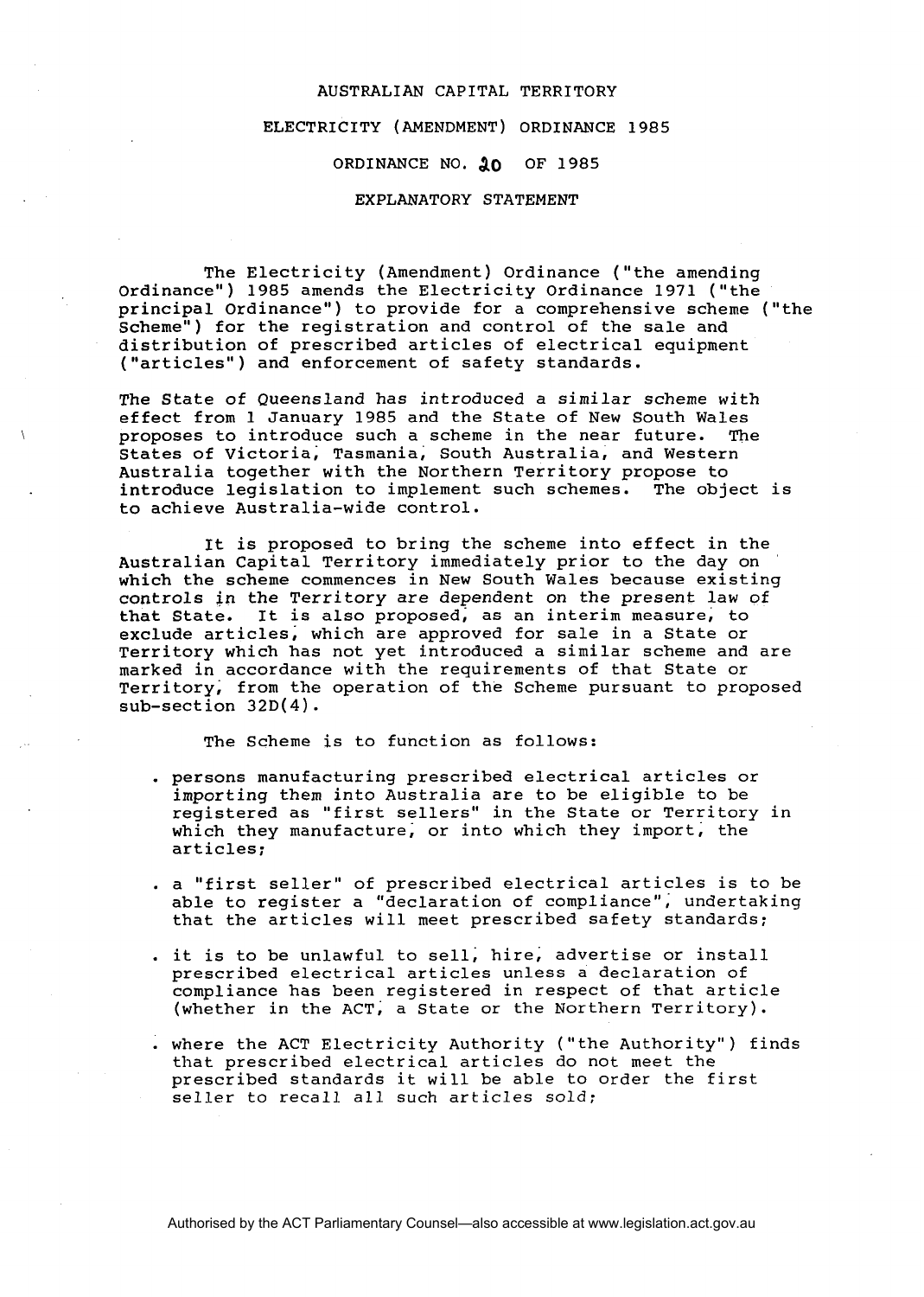- . the Authority is to be able to prohibit the sale of any electrical articles which are unsafe;
- . the Authority is to be able to appoint inspectors who will be able to enter commercial premises and inspect electrical articles and undertake other investigations.

The Australian Capital Territory House of Assembly has agreed to the making of the Electricity (Amendment) Ordinance 1985 without<br>amendment. amendment.  $\left( \begin{array}{c} 0 & 0 \\ 0 & 0 \end{array} \right)$ 

Details of the amending Ordinance are attached.

Ord 79/84 Cat No.

 $\overline{2}$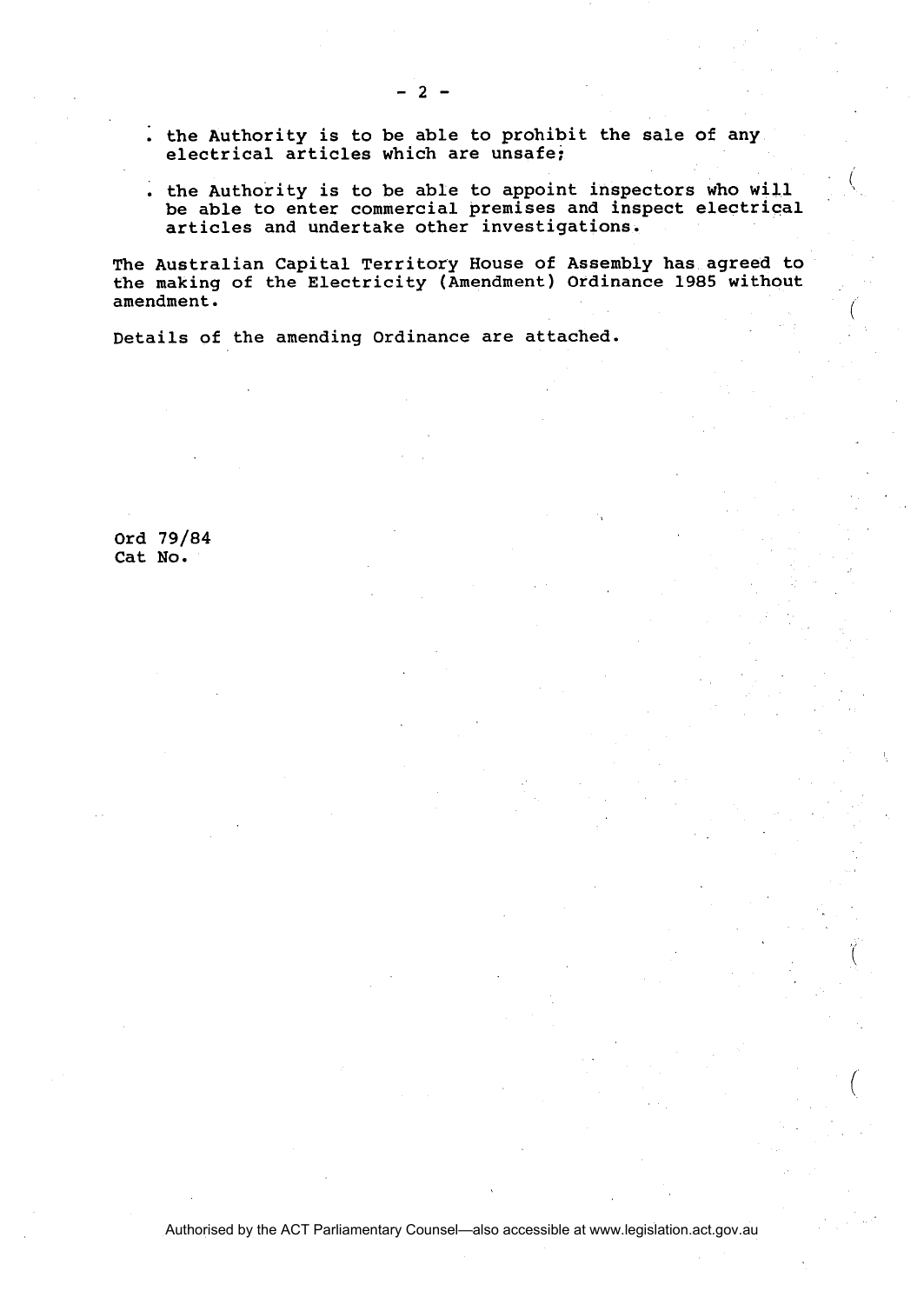### DETAILS OF THE AMENDING ORDINANCE

Clause 1 deals with interpretation.

Clause 2 provides that the Ordinance will come into effect on a date to be notified in the Gazette.

Clause 3 deals with interpretation.

Clause 4 repeals Part VII of the principal Ordinance and inserts a new Part **VII** ("the part") which provides as follows:

- . Section 32 deals with interpretation.
- . Section 32A provides that the new provisions are not to apply to articles approved under the existing New South Wales law at the commencement of the amending Ordinance unless the Minister has declared otherwise by notice in the Gazette.
- . Section 32B provides that the Minister may declare a law of a State or another Territory to be a corresponding law for the purposes of the part.
- . Section 32C provides for the prohibition of the sale; hire; advertisement or installation of articles. Sub-section 32C(1) provides that the Authority may; by notice in the Gazette, declare that an article or a class of articles or a class of electrical equipment, is a prohibited article or class.
- . sub-section 32C(2) provides that the Authority is not to make such a declaration unless it is satisfied that there are reasonable grounds for believing that by reason of its design or construction; the article is; or is likely to become; unsafe to use and that by reason of the risk of injury or damage; the article should be so declared.
- . sub-section 32C(3) provides that it is an offence to sell; hire out, expose or advertise for sale or hire, or install in or connect to an electrical installation a prohibited article. Penalties are \$10;000 in the case of a body corporate and \$2;000 in the case of a natural person.
- . Sub-section  $32C(4)$  provides that persons are entitled to compensation for loss or damage caused to them by reason of their being sold a prohibited article.
- . Sub-section 32C(5) deals with the interpretation for the section.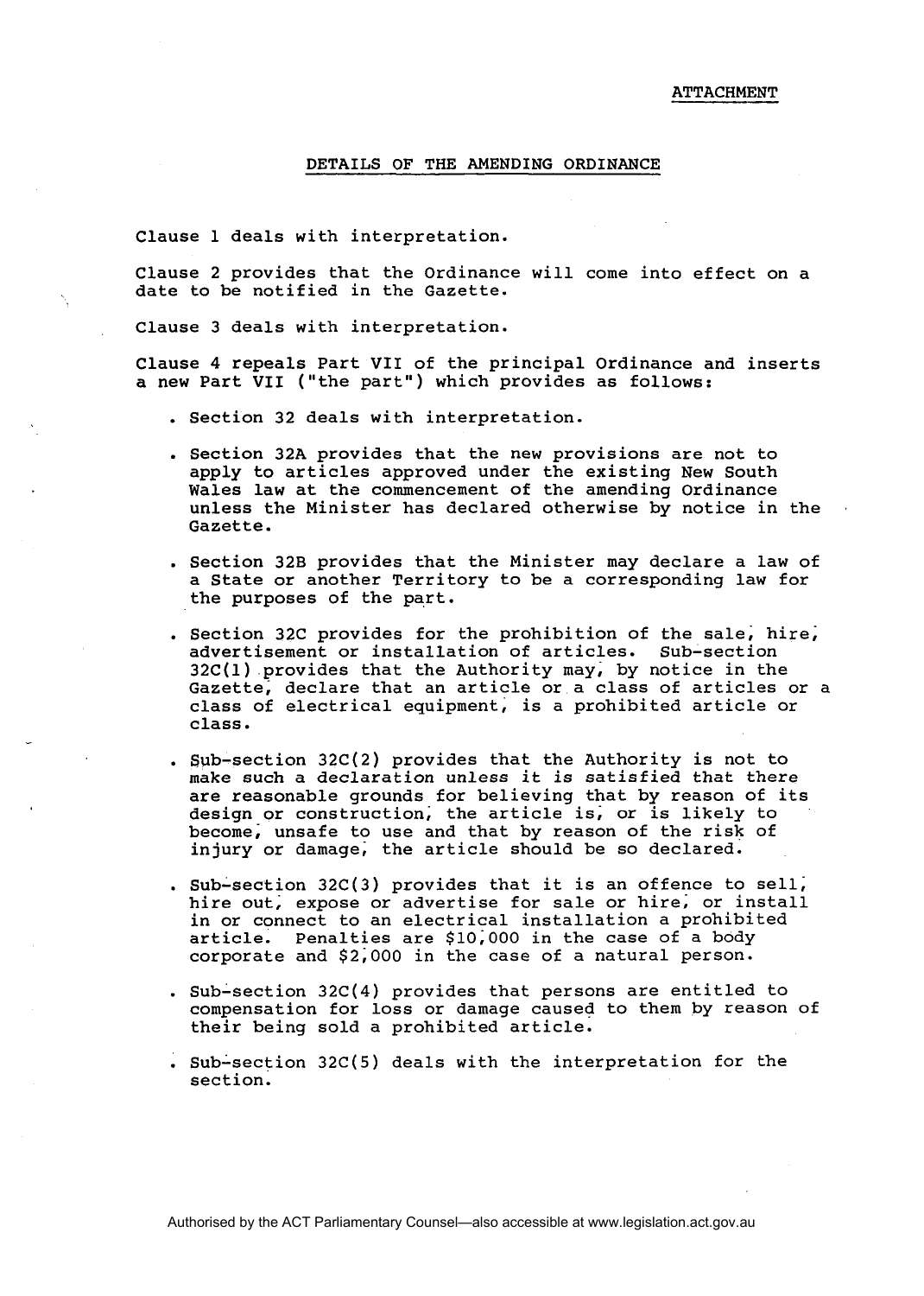- . Sub-section 32D(1) provides that the Authority may by notice in the Gazette declare that an article or a class of articles is a prescribed article or class of articles for the purposes of the part.
- . Sub-section  $32D(2)$  provides that the Authority shall not make such a declaration unless it is satisfied that there are reasonable grounds for believing that because of its design or construction the article or class of articles is or is likely to become unsafe to use and because of the risk of death, injury or damage to property, should be so declared.
- . Sub-section 32D(3) provides that where the Authority declares that an article or a class of articles is a prescribed article or class it shall also specify the safety standards with which such articles must comply.
- . Sub-section 32D(4) provides that the Authority may, by notice in the Gazette, declare that an article or class of articles is not a prescribed article or prescribed class for the purposes of the part.
- . Sub-section 32E(1) prohibits an approved first seller from selling, hiring out, exposing or advertising for sale or hire, or installing in or connecting to, an electrical installation; a prescribed article if a declaration of compliance in respect of that article is nqt registered in the Territory or a State or another Territory or if the first seller has been served with a notice of recall under sub-section 32R.
- . Sub-section 32E(2) prohibits a person other than an approved first seller from selling, hiring out, exposing or advertising for sale or hire or installing in or connecting to an electrical installation, a prescribed article if a declaration of compliance has not been registered in respect of that article or he or she has received a notice of recall under sub-section  $32R(2)$ .
- . Sub-section 32E(3) provides for penalties of \$5,000 for a body corporate and \$1;000 for a natural person for contravention of sub-sections 32E(1) and 32E(2).
- . Section 32F prohibits the sale, hiring out, exposing, or advertising for sale or hire; or installing in or connecting to; an electrical installation a prescribed article that does not comply with the prescribed standards. Penalties are \$5;000 for a body corporate and \$1;000 for a natural per son.

(

- . Sub-section 32G(1) provides that a person who manufactures prescribed articles in; or imports prescribed articles from overseas into; the Territory may apply to the Authority to be registered as an approved first seller in relation to those articles.
- . Sub-section 32G(2) provides that, subject to sub-section  $32G(3)$ , upon receipt of such an application, together with the determined fee; the Authority shall register the applicant as an approved first seller.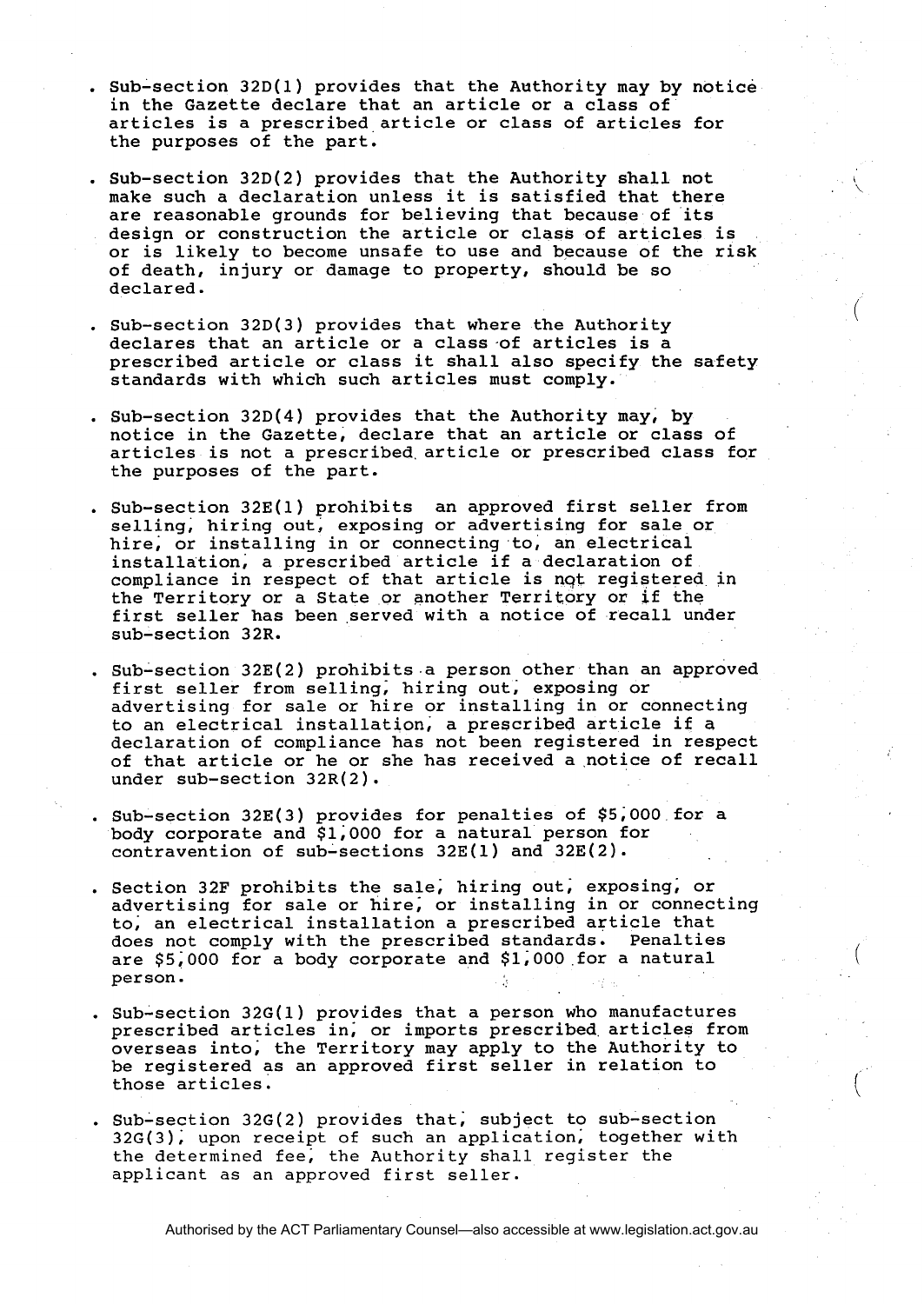. Sub-section 32G(3) provides that the Authority may refuse to register an applicant if the Chairman is satisfied that the applicant:

- (a) is insolvent;
- (b) has been refused registration in the Territory or a State or another Territory;
- (c) has had his or her registration in the Territory or a State or another Territory cancelled otherwise than at his or her request;
- (d) has been convicted of an offence under the part or a similar offence under the repealed law or the law<br>of a State or another Territory; or of a State or another Territory;
- (e) has not complied with such other requirements as are prescribed.

. Sub-section 32G(4) provides that the Authority may cancel the registration of an approved first seller where:

(a) the Chairman is satisfied that the approved first seller:

- (i) is insolvent;
- (ii) has been refused registration in a State or another Territory;
- (iii) has had his registration under the law of a State or another Territory cancelled otherwise than at his own request;
- (iv) has been convicted of an offence under the part; the repealed law or the law of a State or another Territory; or
- (v) has supplied an article in breach of an undertaking in a declaration of compliance;
- (b) the approved first seller:
	- (i) requests it;
	- (ii) being a corporation; is dissolved; or
	- (iii) being a natural person; dies.
- . Sub-section 32G(5) deals with interpretation.
- . Sub-section 32G(6) provides that an approved first seller must notify the Authority of changes in his relevant particulars and the particulars of the relevant class of article. Penalties are \$2;500 for a body corporate and \$500 for a natural person.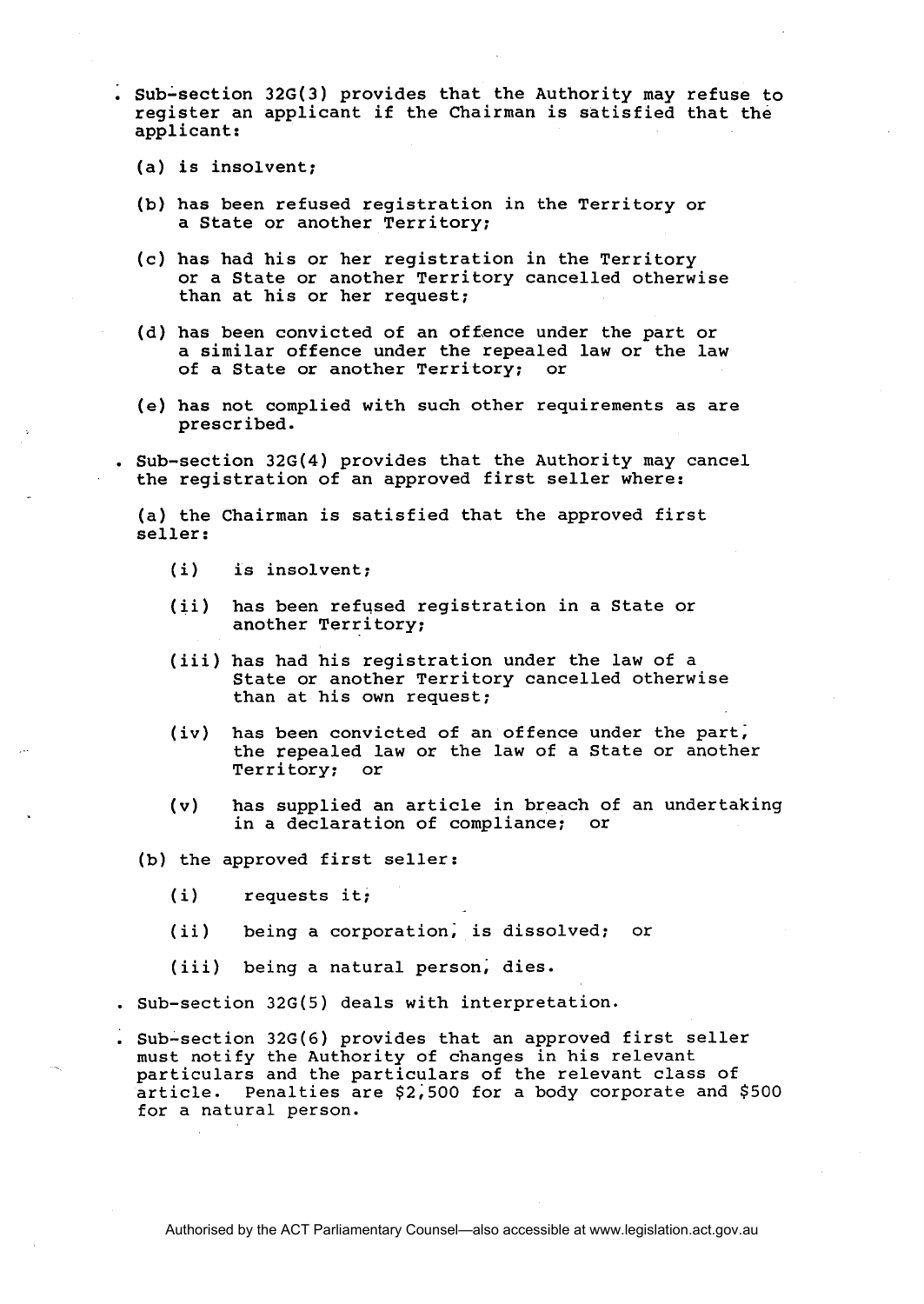- . Sub-section 32G(7) requires the Authority to cause particulars of such changes to be entered in the register of approved first sellers.
- . Sub-section 32H(1) provides that an approved first seller may apply to the Authority for registration of a declaration of compliance in respect of a prescribed article by lodging:
	- (a) an application together with the determined fee;
	- (b) the declaration of compliance;
	- (c) a report on the article by an approved testing laboratory; and
	- (d) where practical, an example of the article.
- . Sub-section 32H(2) provides that where it is impracticable to supply an example of the article, the Authority or its employees shall be given reasonable access to such an article.
- . Sub-section 32H(3) provides that a declaration shall be in such form as the Authority requires and shall contain:

(a) the name and business address of the approved first seller;

- (b) a description of the article identifying it by model or catalogue number or such other means as the Authority determines;
- (c) a declaration that the article complies with the prescribed standard;
- (d) an undertaking that the applicant will not supply articles of that kind; unless:
	- (i) they comply with the prescribed standards;
	- (ii) they are marked; stamped or labelled as prescribed; and
	- (iii) modifications have been recorded in the appropriate register; and

 $\langle$ 

(e) such other information as is required by the Authority.

- . Sub-section 32J(1) provides that the Authority shall register a declaration of compliance where it is satisfied that the article complies with the prescribed standards.
- . Sub-section 325(2) provides that a declaration of compliance sub-section 520(2) provides that a declaration of compliance<br>is not to be registered if registration of an article of the<br>Ferritory. same brand and model has been refused in a State or another<br>Territory.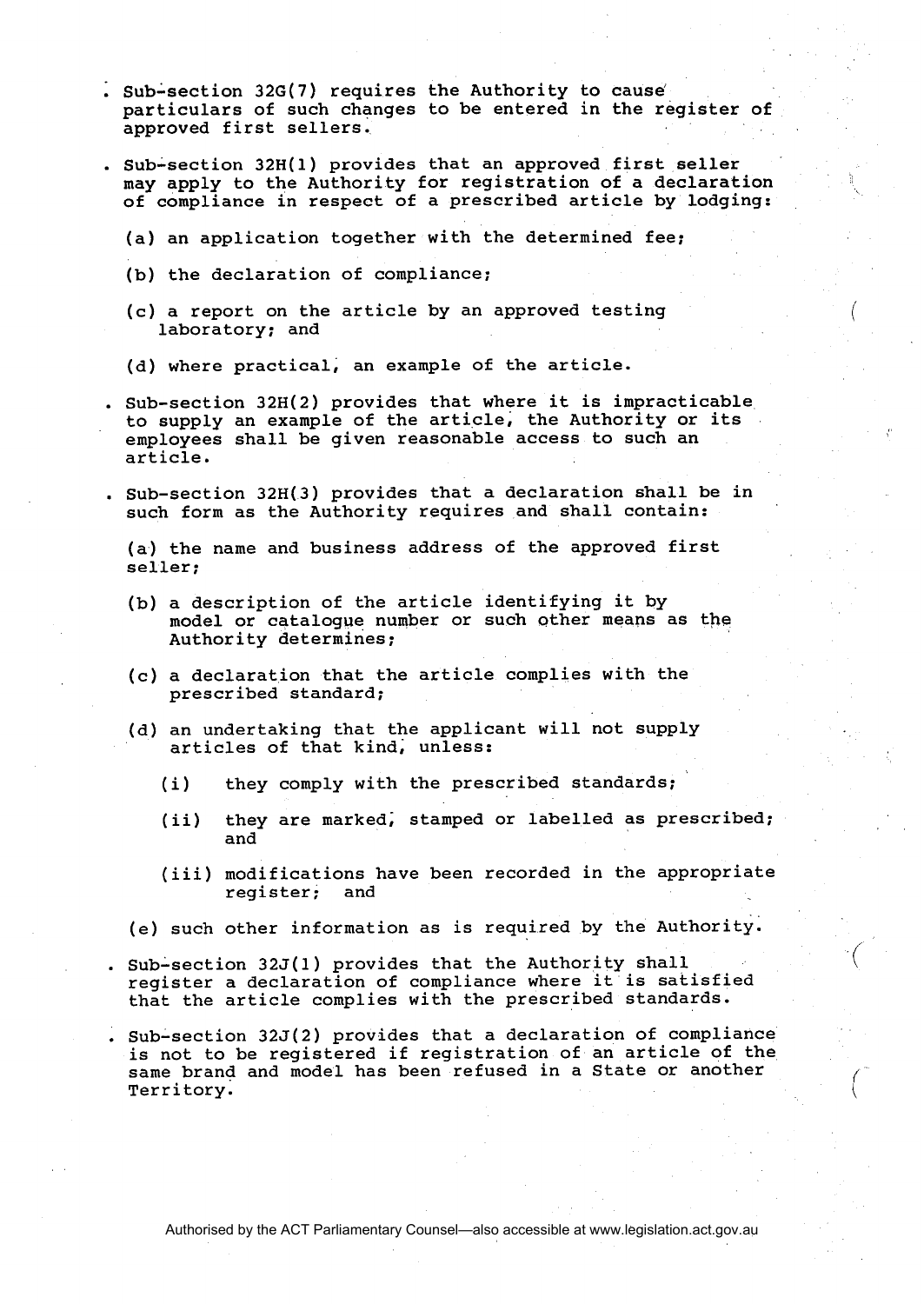- . sub-section 325(3) provides that registration of a declaration of compliance is to remain in force for a period which the Authority determines being not less than 1 year and not more than 5 years and shall be renewed upon application.
- . Sub-section 32K(1) provides that the Authority may cancel or suspend registration of a declaration for such period as it thinks fit if:
	- (a) the Chairman is satisfied that an article to which the declaration relates has been found not to comply with the prescribed standards in a manner likely to be characteristic of articles of the same brand and model;
	- (b) the holder of the registration has misrepresented the significance of the registration or the safety registration mark;
	- (c) the person who lodged the declaration ceases to be an approved first seller:
	- (d) the approved first seller who lodged the declaration so requests.
- . Sub-section 32K(2) provides that where a declaration of compliance is suspended or cancelled the Authority shall give written notification to the regulatory authorities of each State and Territory.
- . Sub-section  $32K(3)$  provides that the Authority may reduce the period of a suspension.
- . Sub-section 32K(4) provides that the Authority shall rescind a suspension where the reason for the suspension no longer exists.
- . Sub-section 32L(1) provides that registration of a declaration may be transferred to the name of another approved first seller.
- . Sub-section  $32L(2)$  provides that an application is to be signed by the transferor and the transferee and is to contain:
	- (a) their names and addresses;
	- (b) particulars of the declaration: and
	- (c) an undertaking on the part of the transferee to comply with undertakings.
- . Sub-section 32L(3) provides that; subject to sub-section  $32L(4)$ , the Authority is to transfer registration of a declaration upon receipt of an application together with the determined fee.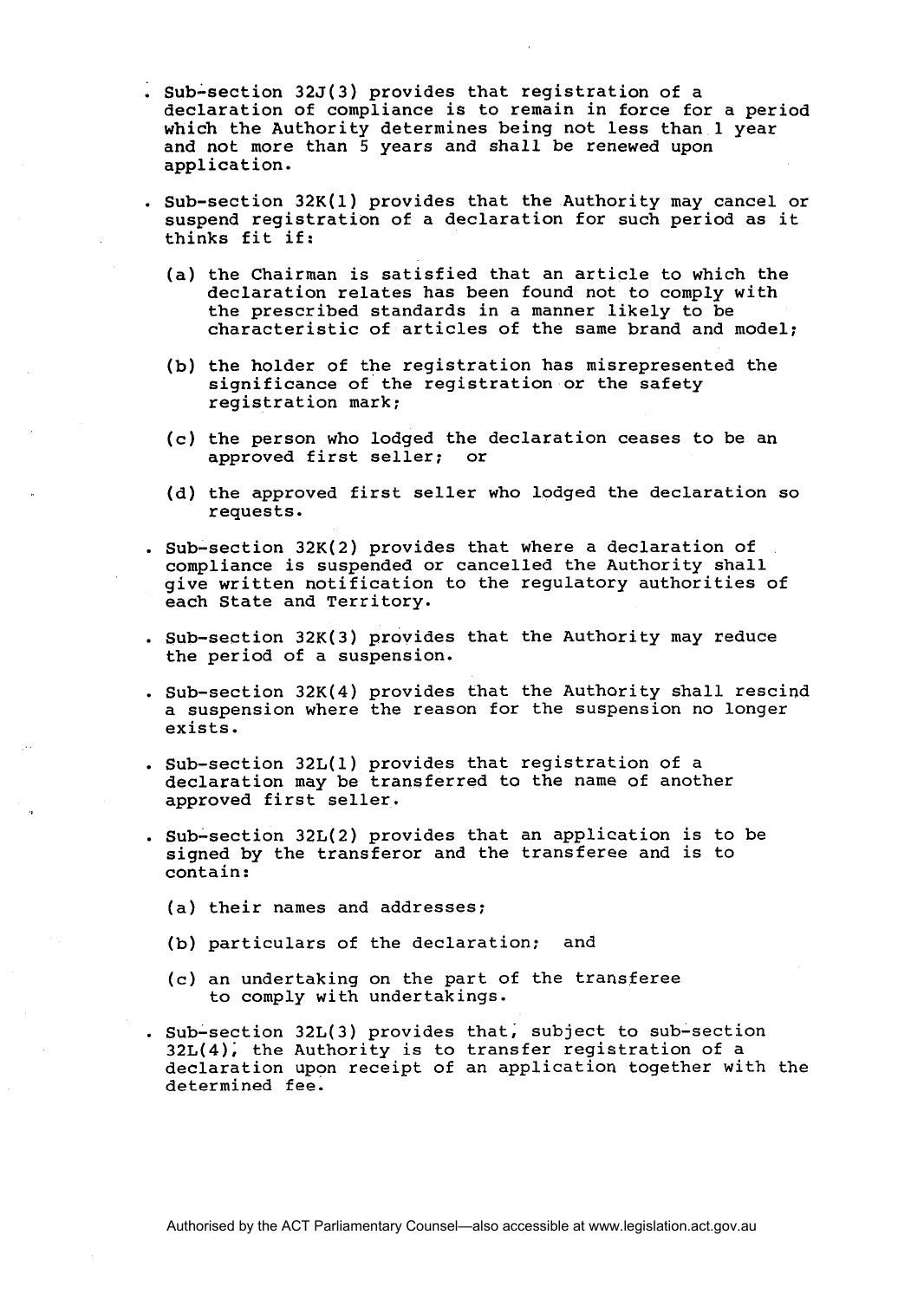- . Sub-section 32L(4) provides that a transfer is not to be registered if a transfer of registration of a declaration relating to an article of the same brand and model has been refused to the same transferee under the corresponding law of a State or another Territory.
- . Sub-section 32M(1) provides that an approved first seller is to mark each article to which a declaration of compliance relates with the prescribed safety registration mark, as soon as practicable.

\

- . Sub-section 32M(2) provides that it is an offence to sell, hire out, expose, or advertise for sale or hire, or install in or to connect to an electrical installation, a prescribed article which has not been marked with the prescribed safety registration mark. Penalties are \$5,000 in the case of a body corporate and \$1,000 in the case of a natural person.
- . Sub-section 32N(1) provides that the Authority may approve premises to be used as a testing laboratory for the purposes of the Ordinance.
- . Sub-section 32N(2) provides for the cancellation of approval as a testing laboratory.
- Sub-section  $32N(3)$  provides the following criteria for the Authority to take into account in determining whether premises are suitable to be used as a testing laboratory:
	- **(8)** whether the premises have been approved or refused approval under a corresponding law of a State or another Territory;
	- (b) the facilities at the premises' for testing;
	- (c) any previous record of accuracy or otherwise;
	- (d) whether the premises have been accredited by the National Association of Testing Authorities;
	- (e) in the case of Overseas premises; whether the premises have been accredited by a body having functions similar to those of the National Association of Testing Authorities;
	- (f) any other information which the Authority considers relevant.

. Sub-section  $32P(1)$  provides that the Authority is to keep the following registers:

- (a) a register of prescribed articles containing the particulars specified in notices referred to in section 32D;
- (b) a register of approved first sellers containing:
	- (i) the name and address;
	- (ii) the principal place of business;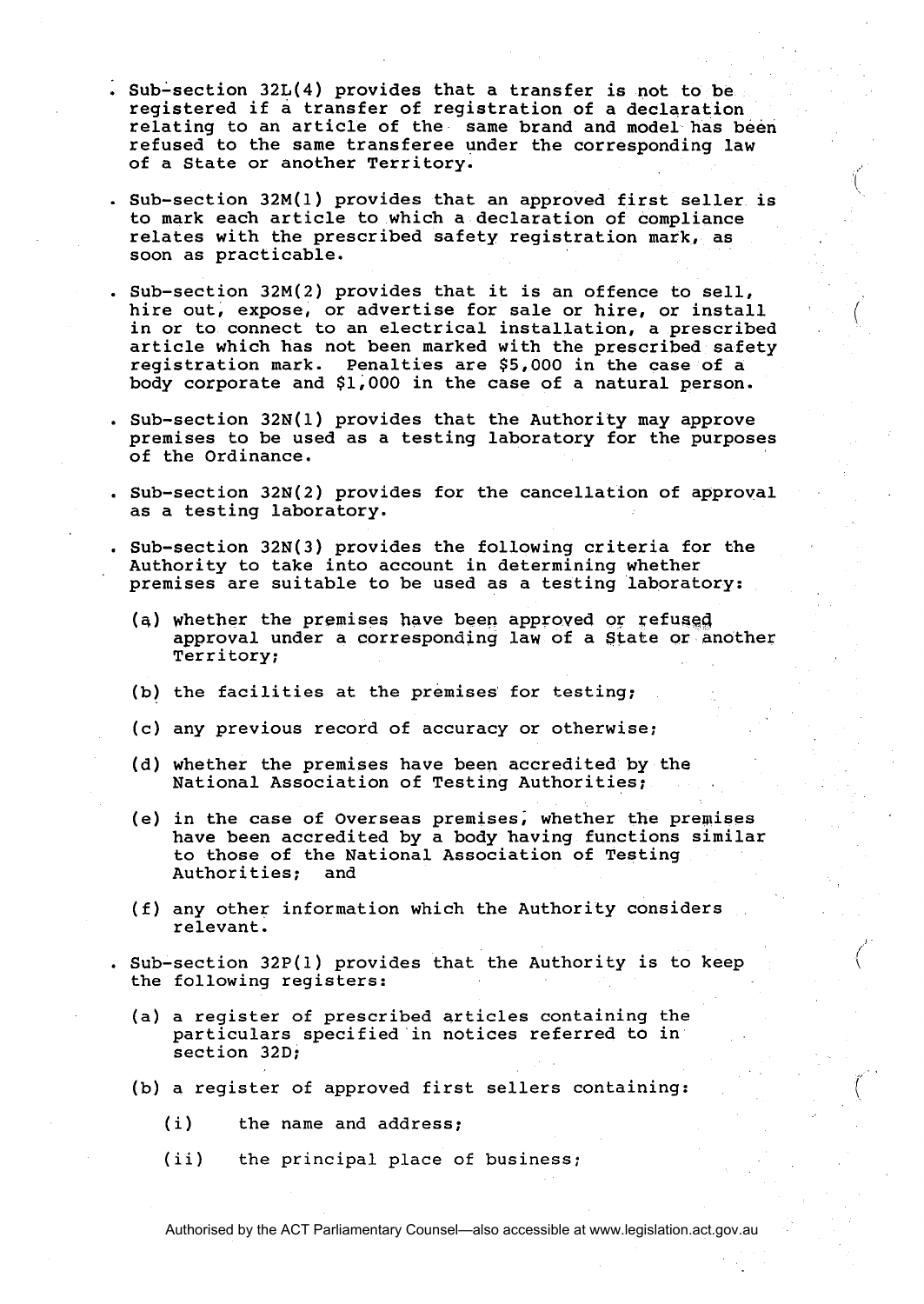- (iii) the date of registration;
- (iv) particulars of cancellations of registration; and
- (v) other prescribed particulars in respect of each approved first seller;

(c) a register of declarations of compliance containing:

- (i) the name and address of the declarant;
- (ii) a description of the article to which the declaration relates;
- (iii) a description of the mark, stamp or label applicable to the article;
- (iv) the date of registration;
- (v) the period of registration and of any renewal;
- (vi) particulars of any modifications to the article;
- (vii) particulars of any suspension or cancellation of registration;
- (viii) such further particulars as the Authority thinks fit; and
- (d) a register of approved Testing Laboratories containing:
	- (i) the name and address of the proprietor;
	- (ii) the address of the approved premises; and
	- (iii) the date of the approval.
- . Sub-section 32P(2) provides that each register is to be available for inspection and copies of entries are to be available; upon payment of the determined fee.
- . Sub-section 32Q(1) provides that the Authority may cause articles to be examined for safety purposes.
- . Sub-section 32Q(2) provides that the Authority may require an approved first seller to provide articles or access to articles for the purposes of testing.
- . Sub-section 32Q(3) provides that it is an offence to fail to comply with such a requirement. Penalties are \$5,000 in the case of a body corporate and \$1;000 for a natural person.
- . sub-section 32Q(4) provides for the Authority to return the article within 2 months.
- . Sub-section  $32Q(5)$  provides that where the article is damaged or destroyed while in the possession of the Authority the person who provided it is entitled to compensation.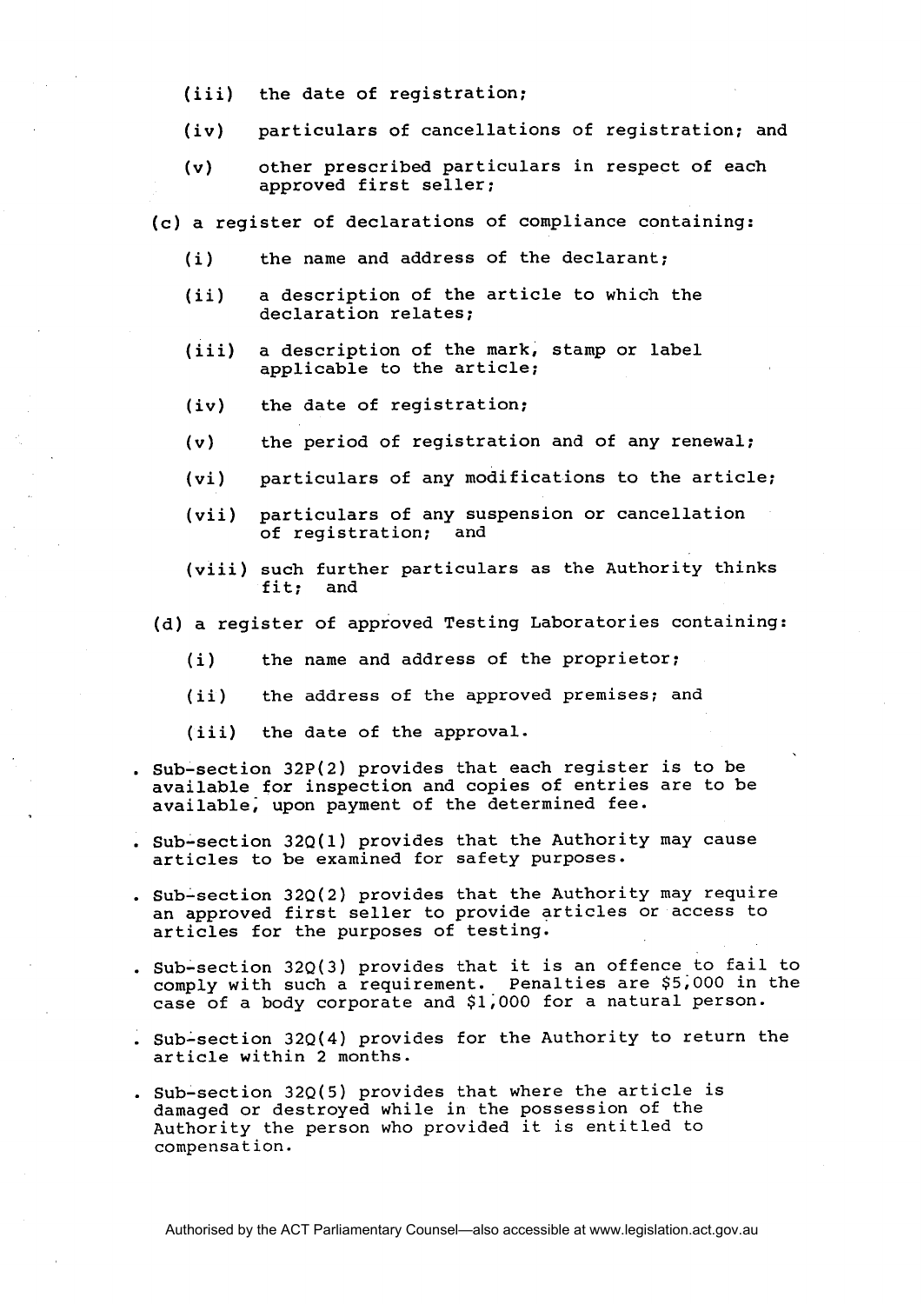- . sub-section 32R(1) provides that where; after examination and testing; the Authority is satisfied that the article fails to comply with the prescribed standards or is unsafe; the Authority may require the approved first seller to:
	- (a) advertise warnings of the risks associated with the use of the article;
	- (b) refrain from selling, hiring out, exposing or advertising for sale or hire, or installing in or connecting to an electrical installation, articles of<br>that brand or model: and that brand or model;
	- (c) recall articles of that brand and model which he has sold or let on hire.
- . Sub-section 32R(2) requires notice of recall to be given by the approved first seller to any person to whom he has sold the articles or to whom he has reasonable grounds for believing that such articles have been sold.
- . Sub-section 32R(3) makes it an offence not to comply with such a requirement. Penalties are \$5;000 for a body corporate and \$1;000 for a natural person.
- . Sub-section 32R(4) provides that where a person suffers loss or damage by reason of the recall of an article that person may recover compensation from the person who sold him or her the article.
- . Sub-section 32S(1) provides that the Authority may publish warnings or information concerning the risks associated with the use of articles of electrical equipment.
- . Sub-section 32S(2) specifically provides that where the Authority has given notice to an approved first seller in accordance with sub-section  $32R(1)$ , the Authority may advertise warnings concerning articles which are the subject of the notice.
- . Sub-section 32S(3) provides that a civil or criminal action cannot be taken against the Authority or an officer of the Authority for anything done, in good faith, in pursuance of the section.
- $Sub-section 32T(1)$  provides that the Chairman of the Authority may appoint such inspectors as he considers
- . Sub-section 32T(2) provides for inspectors to be issued with identity cards.
- Section 32U provides that an inspector is to return his or<br>her identity card upon ceasing to be an inspector. The her identity card upon ceasing to be an inspector. penalty is \$100.

Authorised by the ACT Parliamentary Counsel—also accessible at www.legislation.act.gov.au

\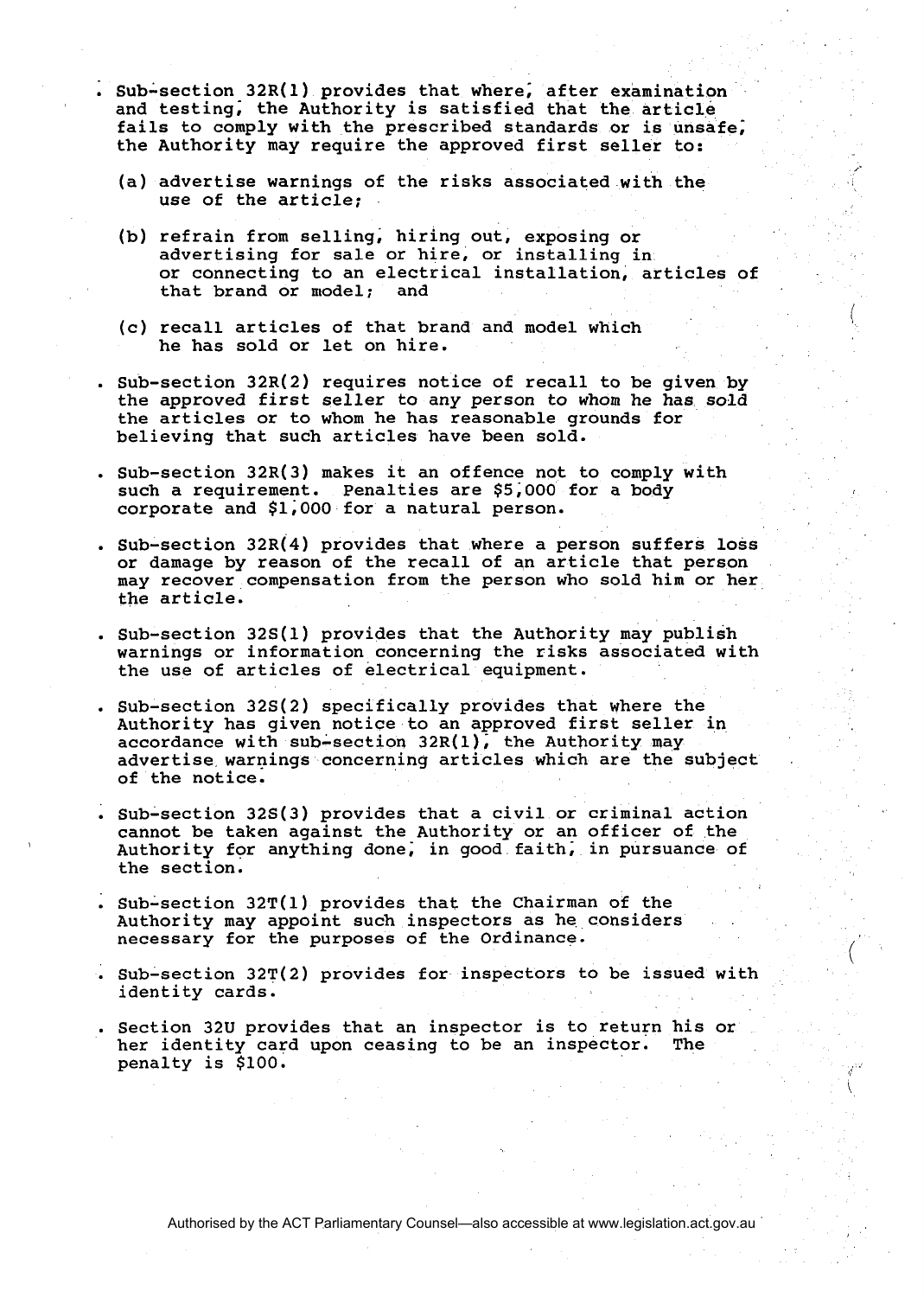- . Sub-section 32V(1) provides that an inspector may enter onto commercial premises; during normal business hours; where he or she has reasonable grounds for believing that prescribed articles are on the premises for the purpose of sale; hire or installation in or connection to; an electrical installation and may:
	- (a) inspect prescribed articles;
	- (b) inspect and copy relevant accounts and documents;
	- (c) seize, for testing, prescribed articles; and
	- (d) direct the proprietor to refrain from selling, hiring or installing in, or connecting to, an electrical installation prescribed articles which he or she believes, on reasonable grounds, are potentially unsafe or do not comply with the prescribed standards.
- . Sub-section 32V(2) provides that an inspector is not to remain on premises without producing his or her identity card for inspection by the proprietor.
- . Sub-section 32V(3) provides that it is an offence not to comply with an inspector's direction. Penalties are \$2,000 for a body corporate and \$400 for a natural person.
- . Sub-section  $32V(4)$  deals with interpretation for the section.
- . Sub-section 32W deals with interpretation in relation to an offence referred to in this Division.
- . Sub-section  $32X(1)$  provides an exhaustive list of circumstances in which searches on premises and inspection; testing and seizure of records or articles or things may be conducted.
- . Sub-section  $32X(2)$  provides for an inspector to be able to inspect articles or records; test or seize articles; seize things connected with an offence and seize things that are unsafe or do not comply with the safety standards.
- . Sub-section 32Y(1) provides for the issue; by a Magistrate; of a warrant authorizing the search of premises; vessels; vehicles or land where information on oath has been provided to the Magistrate that there are reasonable grounds for suspecting that a thing connected with an offence or articles which do not comply with safety standards may be upon those premises; vessels; vehicles or land.
- . Sub-section  $32Y(2)$  requires that a Magistrate shall not issue such a warrant unless any further information he or she requires has been furnished to him or her concerning the grounds on which the issue of the warrant is being sought and the Magistrate is satisfied that there are reasonable grounds for issuing the warrant.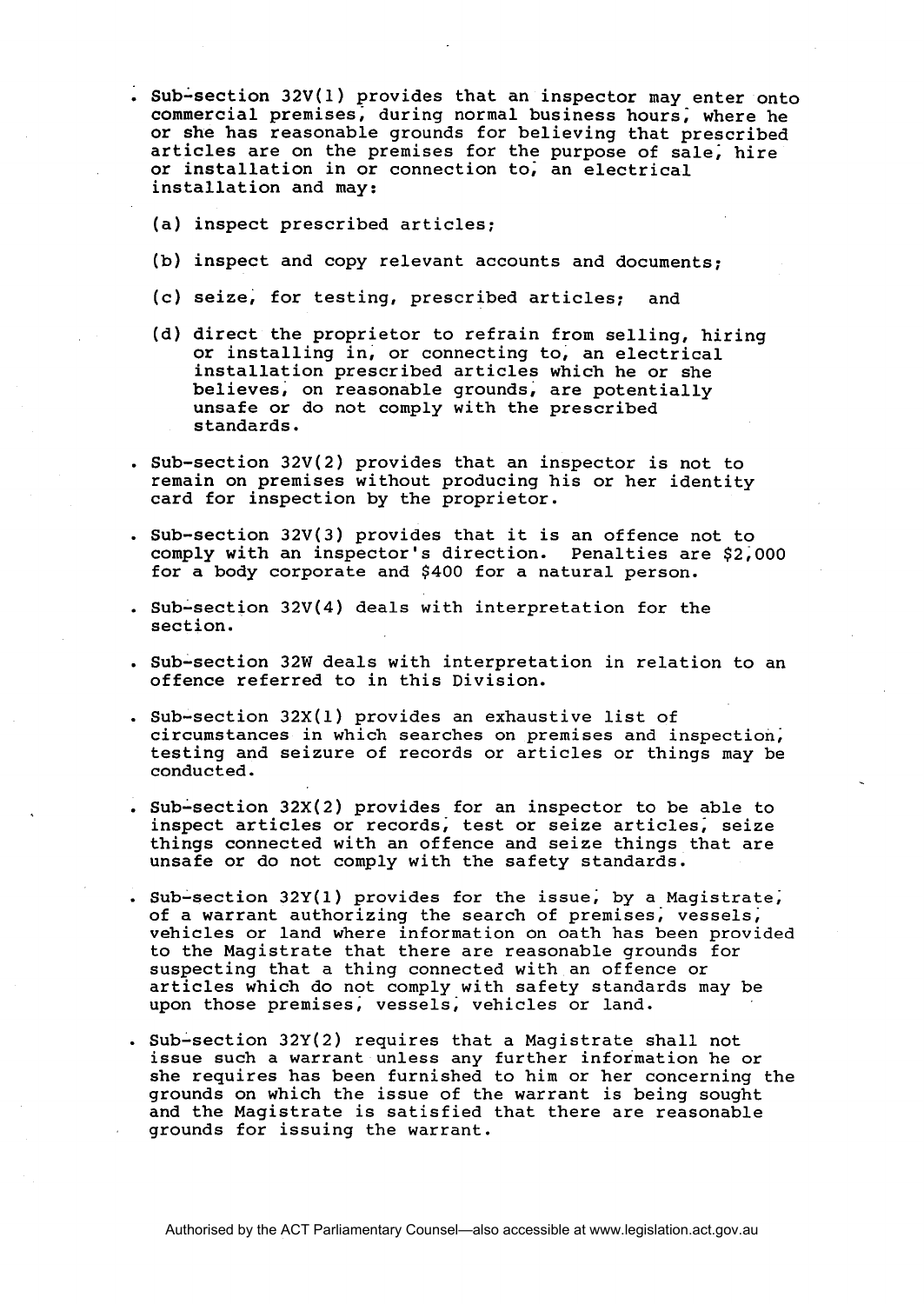- . Sub-section 32Y(3) requires a warrant issued under subsection 32Y(2) to state: the purpose for which the search is authorised; a description of the kinds of things authorized to be seized; the date on which the warrant ceases to have effect, being a date not later than one month after the warrant was sought; and the times during which entry is authorized.
- . Sub-section 32Y(4) allows an inspector who, in the course of searching for things connected with a particular offence specified in a warrant, finds another thing he or she believes on reasonable grounds to be connected with the offence for which the warrant is issued or another offence against the Ordinance and considers it necessary to seize that thing to prevent its concealment, loss or destruction or its continued use in regard to the offence or the other offence, to seize that thing.
- . Sub-section 32Y(5) allows an inspector who, in the course of searching for articles which are unsafe or do not comply with the prescribed standards and are specified in a warrant, finds another article he or she believes on reasonable grounds is unsafe or does not comply with the prescribed standards, and believes it to be necessary to seize that article to prevent its concealment; loss or destruction or its sale, letting or hire, being exposed for sale or hire; or installation in or connection to an electrical installation, to seize that article.
- . Sub-section 32Z(1) permits an inspector; in circumstances of urgency where he or she considers it necessary to do so; to make an application for a search warrant to a Magistrate by telephone.
- . Sub-section 32Z(2) provides that before proceeding to make the application the inspector must prepare an information of a kind required by sub-section  $32Y(1)$  but may make the application before the information is sworn.
- . Sub-section 32Z(3) provides for a Magistrate to complete and sign a warrant where he or she has considered the information; received such further information as he or she requires and is satisfied that there are reasonable grounds for issuing the warrant.
- . Sub-section 322(4) provides for the Magistrate to inform the inspector of the details of the warrant and for the inspector to complete a form of the warrant in the terms and noting the time advised by the Magistrate.
- . Sub-section 322(5) provides for the inspector to forward the form of warrant to the Magistrate no later than the day after its expiry.
- Sub-section 32Z(6) requires the Magistrate to attach the form of warrant to the warrant he or she has signed and deal with the documents as if an application for a warrant had been made in person.

Authorised by the ACT Parliamentary Counsel—also accessible at www.legislation.act.gov.au

 $\int_0^{\ln 2}$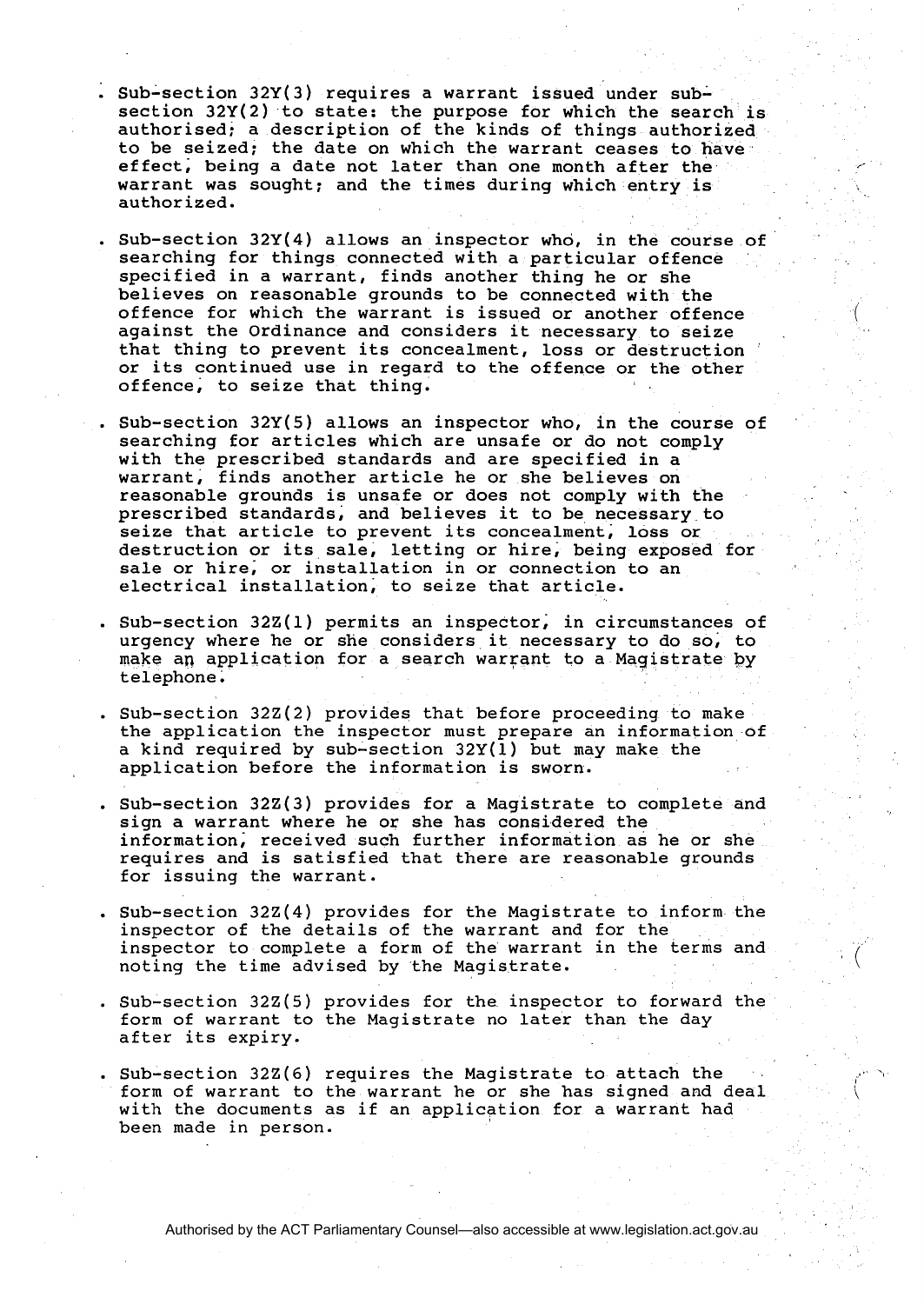- $Sub-section$  32Z(7) provides that the form of warrant completed by the inspector is authority for search; entry or seizure.
- . Sub-section 322(8) provides that if the warrant signed by the Magistrate is not produced in proceedings before a court, the court shall presume; unless the contrary is proved, that the search, entry or seizure was not authorized by the warrant.
- . Section 32ZA provides for searches in emergencies. It authorizes an inspector to make searches of land, premises, vessels or vehicles in which he believes that a thing connected with an offence under the Ordinance, or an article which is unsafe or does not comply with the prescribed standards, may be situated provided that he believes that it is necessary to do so to prevent the concealment; loss, or destruction of a thing connected with an offence or the concealment; loss or destruction, sale, or letting on hire, exposing or advertising for sale or hire; or installing in or connecting to an electrical installation of an article which is unsafe or does not comply with the prescribed standards and the search or entry was made in circumstances of such seriousness and urgency as to require and justify immediate search and entry without an order of the court or a warrant.
- . Section 32ZB makes it an offence to hinder or obstruct an inspector in the course of his duties. The penalty is \$1; 000 or imprisonment for six months.
- . Section 32ZC provides for a review of a direction of an inspector given under sub-section 32V.
- . Section 32ZD provides for a review by the Administrative Appeals Tribunal of the following decisions:
	- (a) refusal to register an approved first seller;
	- (b) cancellation of the registration of an approved first seller;
	- (c) refusal to register a declaration of compliance:
	- (d) suspension or cancellation of a declaration of compliance;
	- (e) refusal to approve premises as a testing laboratory;
	- (f) cancellation of approval of premises as a testing laboratory:
	- (g) giving a notice, pursuant to section  $32R$ , requiring an approved first seller to advertise; refrain from dealing in; or recall articles;
	- (h) confirming a direction given by an inspector;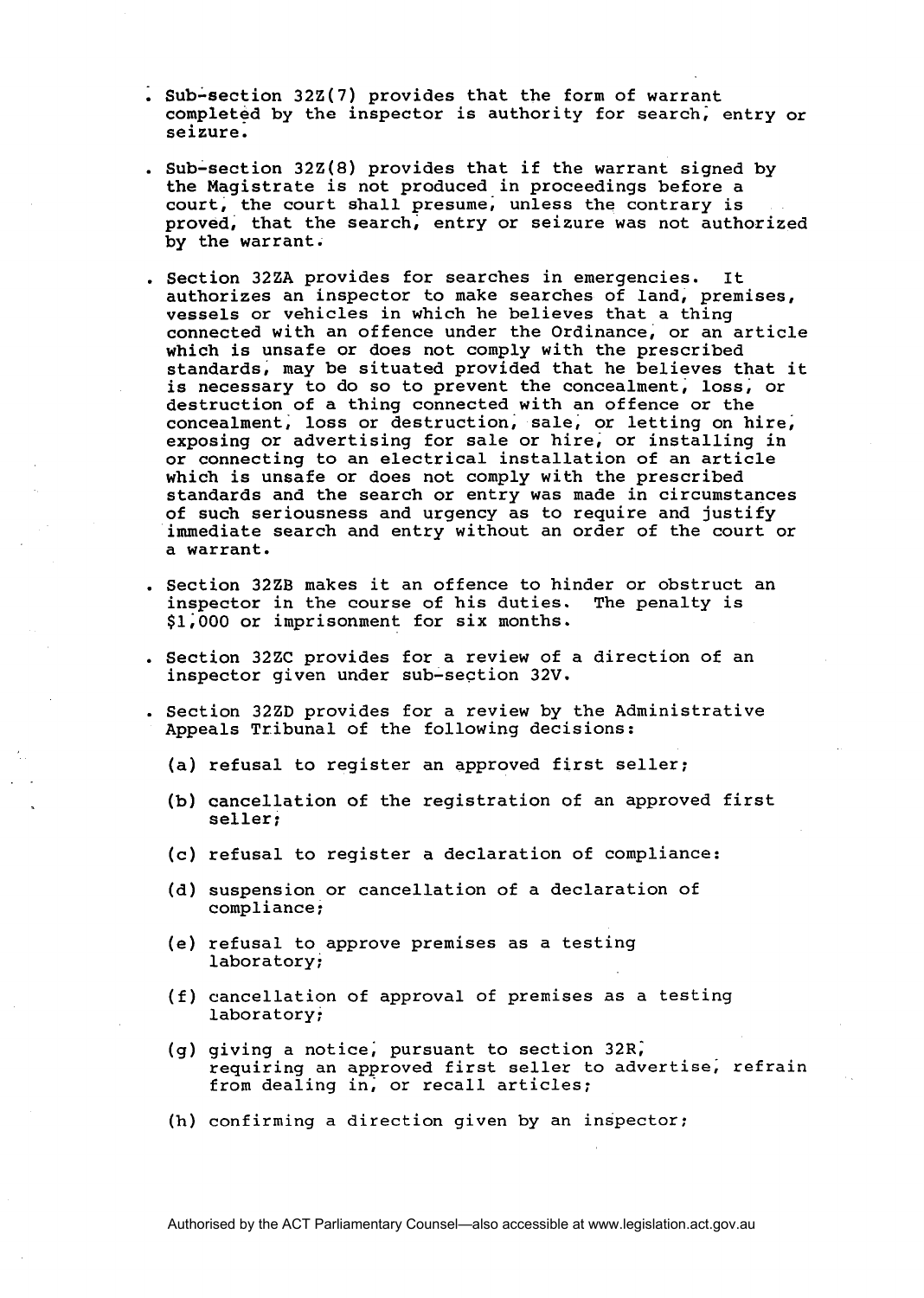- **(j)** determining the period of validity.of a declaration of compliance;
- (k) determining not to reduce or rescind a period of suspension.
- . sub-section 32ZE(1) provides that the Authority is to give written notice of its decision and of the right of appeal to a person who has a right of appeal under sub-section 3220.
- . Sub-section 32ZE(2) provides that the validity of a decision is not affected by a failure to give notice of appeal rights.
- . Seqtion 32ZF makes it an offence to falsely represent that a declaration of compliance is registered under the Electricity Ordinance or under the law of a State or another Territory. Penalties are \$5,000 for a body' corporate and \$1,000 for a natural person.
- . Section 32ZG provides that in proceedings for an offence under the part, a certificate issued by the Authority is evidence of the fact that a declaration of compliance was registered.
- . Sub-section 32ZH(1) provides that a document that is required by the Ordinance to be given to a body corporate may be so given:
	- (a) by delivery to a director, manager or secretary of the body corporate;
	- (b) by leaving at the registered office in the Territory of the body corporate;
	- (c) by leaving at an office or place of business of the body corporate in the Territary with a person apparently employed at that office or place; or
	- (d) by sending by post addressed to the body corporate at its registered office in the Territory.
- . Sub-section 32ZH(2) provides that a document that is required by the Ordinance to be given to a natural person may be so gi'ven:
	- (a) by delivery to the person personally; or
	- (b) by leaving at the last-known place of residence or business of the person with a person apparently over the age of 16.
- . Section 3225 provides for the Minister to be able to determine fees for the purpose of the part by notice in the Gazette.

 $O_{KD}$  79/84